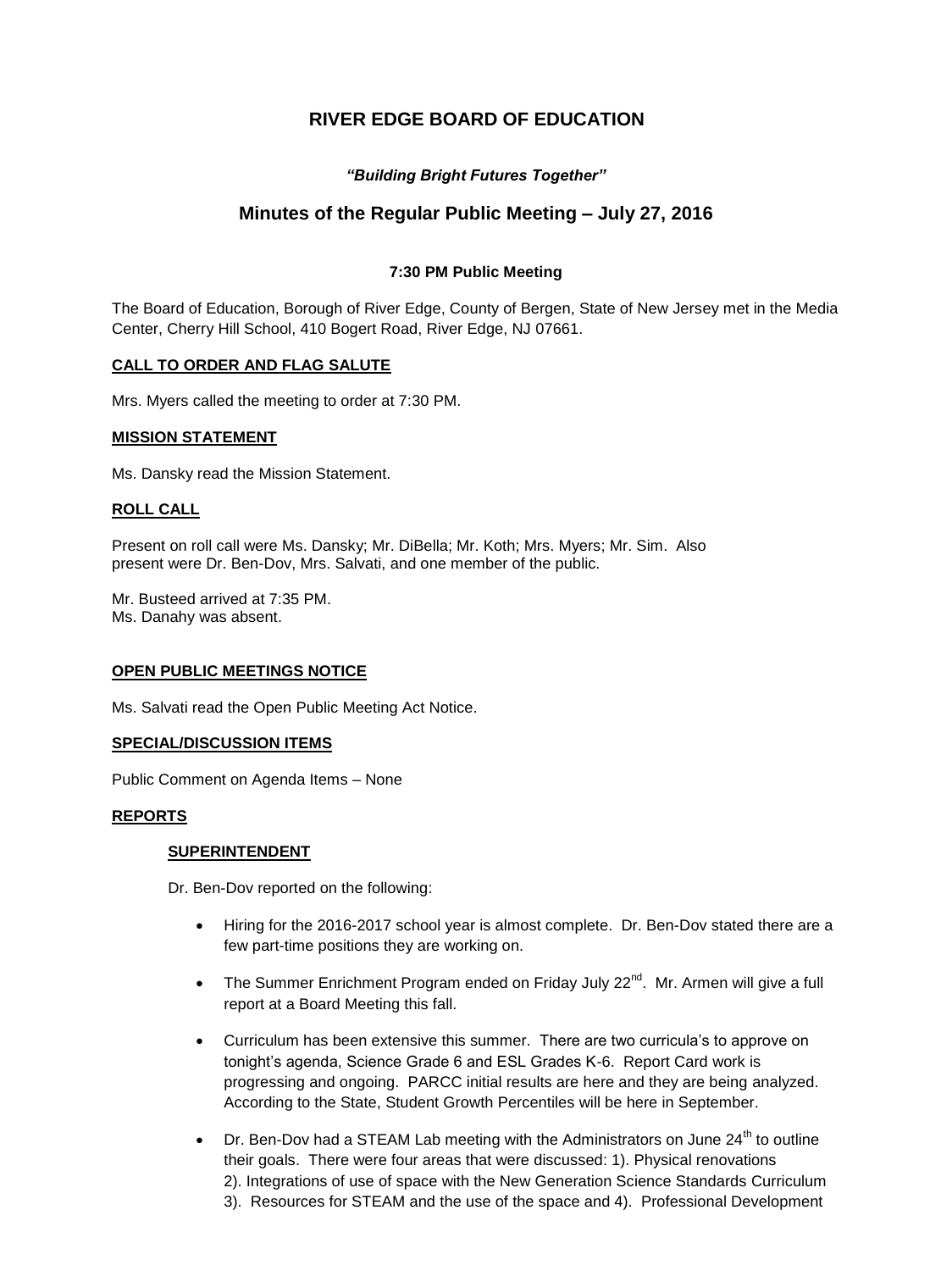- The Community Event is tentatively scheduled for September 13<sup>th</sup>. Dr. Ben-Dov has met with the PTO Leadership and they have agreed to coordinate it. Dr. Ben-Dov has also spoke with the Mayor and asked if he can appoint a liaison. He will discuss it at an upcoming Mayor and Council meeting. Grant money will be used for the district to pay for the refreshments. Dr. Ben-Dov is looking forward to more progress with this during the summer.
- A town emergency panel headed by Chief Starace, was appointed by the Mayor. It will meet with other heads of schools and River Edge agencies to establish emergency protocols and needs. "Shelter in Place" is one of the topics to be discussed.
- A discussion took place with Dr. Ben-Dov and the Board Members on sixth grade celebrations. They discussed the sixth grade picnic, swim club party, party at White Beeches, field day, and Ellis Island. After a thorough review of events, the board was satisfied that the celebrations were acceptable.

# **PRINCIPAL**

No Principal attended this meeting

# **BOARD SECRETARY**

Ms. Salvati reported on the following:

- Extraordinary Aid was received in the amount of \$272,000 for the 2015-2016 school year. Ms. Salvati stated that we received notice of the funds after the school year ended, so she recommended that it be used in the 2016-2017 school year.
- Petitions for candidates to serve as members of the Board of Education were due to the County by Monday, July 25th for the November elections. Three seats were open and three petitions have been filed.
- Summer projects are almost complete. The gym and exterior soffits at Roosevelt School have been painted and the kindergarten toilet renovation is complete. We removed and capped off eight sinks and replaced them with shelving in Cherry Hill School. The sidewalk at Roosevelt School has been extended to the curb and the Art Room at Roosevelt School has been painted and new cabinets will be installed. The Discovery Labs are being renovated for the STEM Labs and June Court steps will be removed in August.
- We are registered for the NJSBA Fall Conference. Ms. Salvati asked the Board Members to let her know if they will be attending.

# **PRESIDENT**

Mrs. Myers reported on the following:

- Mrs. Myers met with Mayor Mignone today and discussed shelter in place and a few other topics.
- The Board Self Evaluations and Superintendent's Evaluations need to be completed by this weekend.

# **COMMITTEES**

No Committees reported at this meeting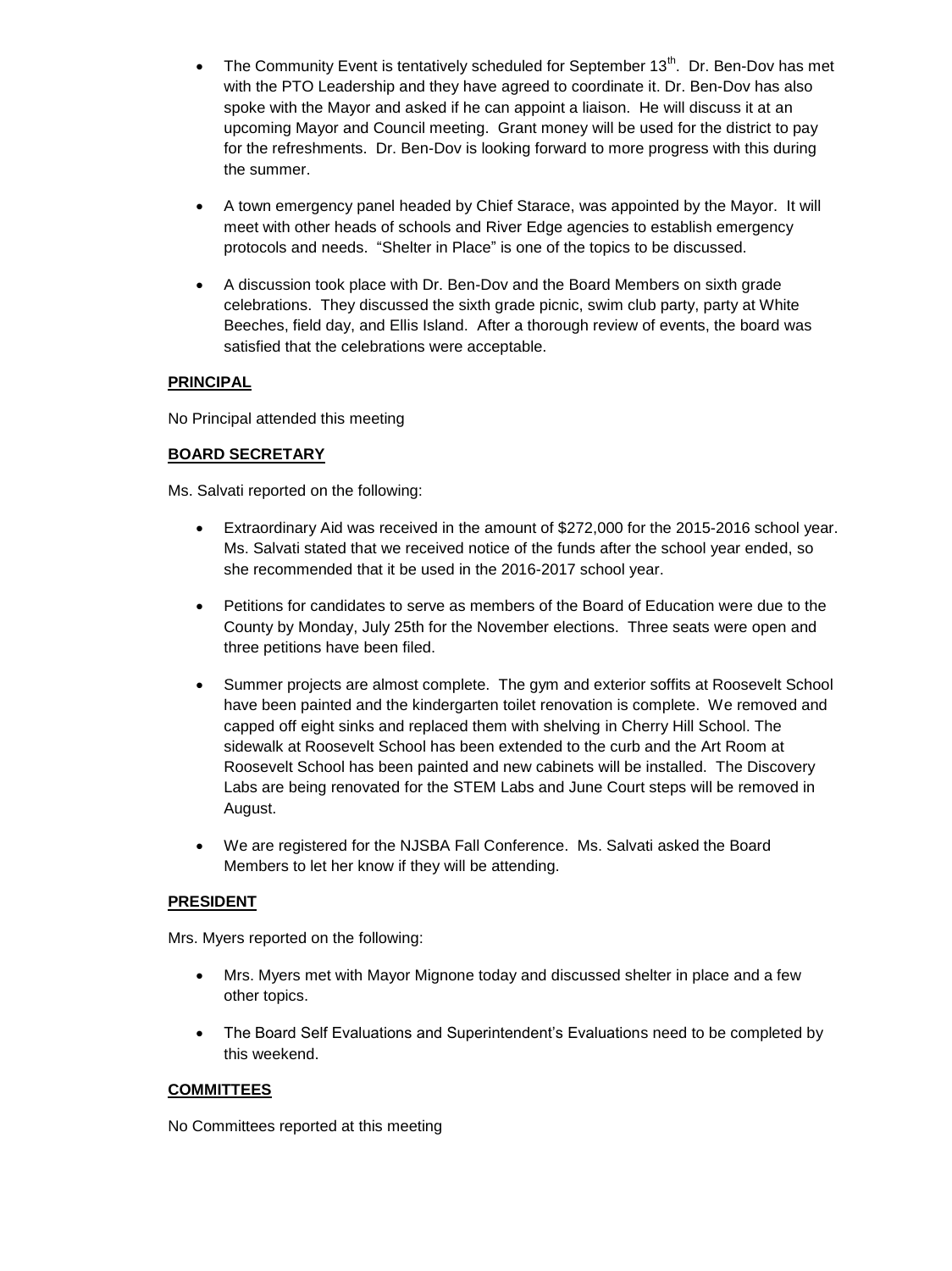# **MOTIONS TO BE ACTED UPON**

## **A**. **ADMINISTRATION/POLICY**

**1**. That the Board of Education approve the Minutes and Confidential Minutes of May 4, 2016.

## **Motion by: Mr. Busteed, Seconded by: Mr. DiBella**

Ayes: Ms. Dansky, Mr. DiBella, Mr. Koth, Mrs. Myers, Mr. Sim Nays: None, Abstained: Mr. Busteed

**2**. That the Board of Education approve the Minutes and Confidential Minutes of May 25, 2016.

# **Motion by: Mr. DiBella, Seconded by: Ms. Dansky**

Ayes: Mr. Busteed, Ms. Dansky, Mr. DiBella, Mr. Koth, Mrs. Myers, Mr. Sim Nays: None

**3**. That the Board of Education approve the Minutes and Confidential Minutes of June 1, 2016.

# **Motion by: Ms. Dansky, Seconded by: Mr. Koth**

Ayes: Mr. Busteed, Ms. Dansky, Mrs. Myers, Mr. Sim Nays: None, Abstained: Mr. DiBella, Mr. Koth

- **4**. That the Board of Education approve the staff development and travel as per the schedules for July 2016 including relevant mileage reimbursement. (Addendum)
- **5**. That the Board of Education approve the completion of the following emergency drills:

| School                    | <b>Dates</b>                   |
|---------------------------|--------------------------------|
|                           |                                |
| <b>Cherry Hill School</b> | June 6, 2016 Evacuation Drill  |
|                           | June 10, 2016 Fire Drill       |
| Roosevelt School          | June 9, 2016 Fire Drill        |
|                           | June 10, 2016 Bomb Threat      |
| Cherry Hill School        | July 7, 2016 Fire Drill        |
|                           | July 18, 2016 Evacuation Drill |

- **6**. That the Board of Education designate Eifert, French and Company of Tenafly, New Jersey as the Broker for NESBIG Insurance Fund for the 2016-2017 school year.
- **7**. That the Board of Education approve the purchase of a Student Accident Insurance Policy through Brown & Brown Benefit Advisors, underwritten by Axis Insurance Company, for the period commencing August 1, 2016 through July 31, 2017 at a cost of \$3,410.
- **8**. BE IT RESOLVED that N.J.A.C. 6A:23A-6.5 requires school districts to evaluate business processes annually to ensure that a strong control environment exists in which sound segregation of duties are in place and allocated amongst available resources appropriately.

BE IT FURTHER RESOLVED that N.J.A.C. 6A:23A-6.6 requires school districts to establish standard operating procedures for each task or function of the business operations of the district and that district employees are aware of such procedures.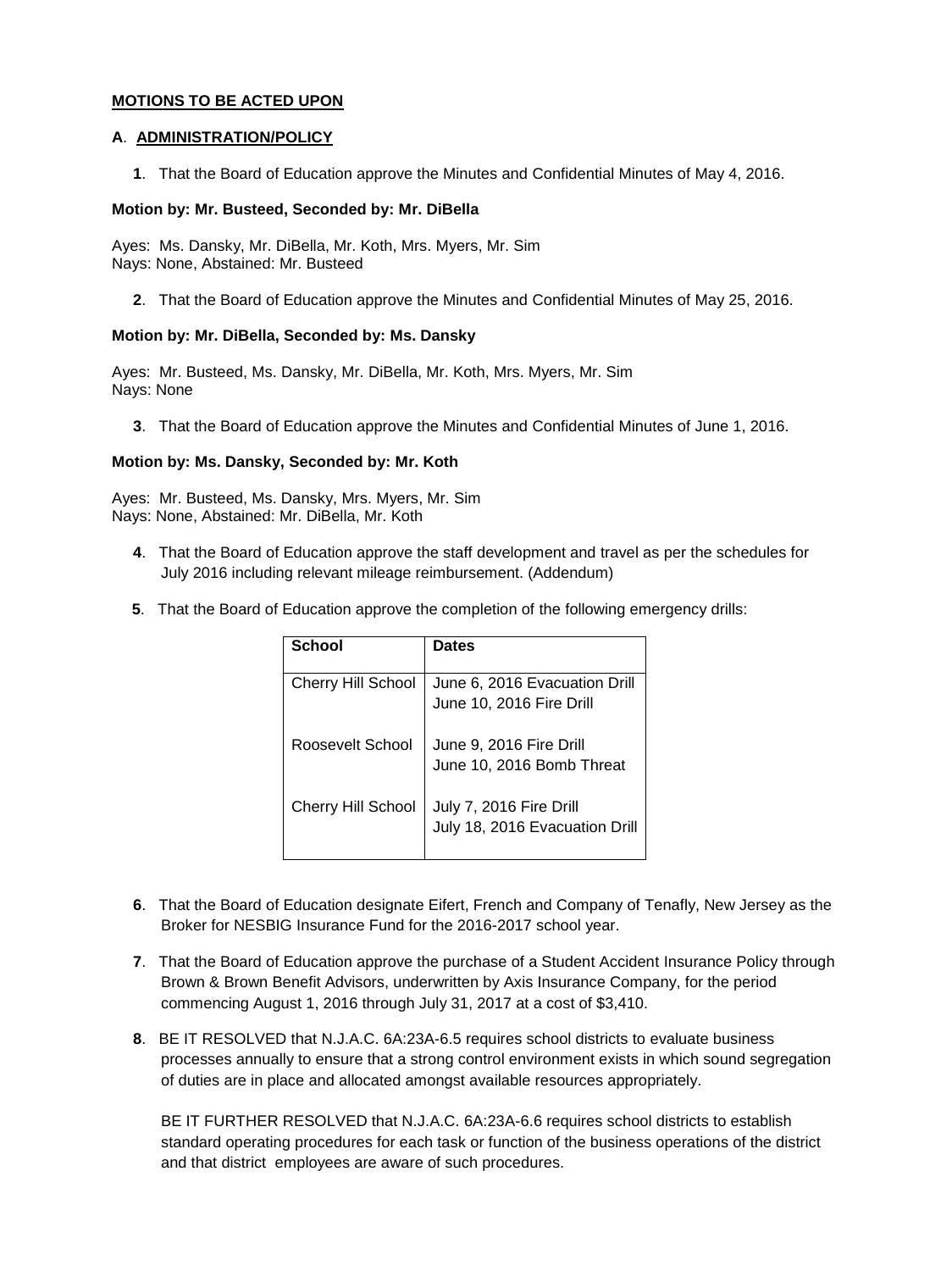NOW THEREFORE BE IT RESOLVED that the Board of Education approve a standard operating procedures and internal controls manual for the period July 1, 2016 through June 30, 2017, as recommended by the Superintendent.

**9**. That the Board of Education approve the acceptance of the IDEA Grant and filing of the application for the 2016-2017 School Year

| <b>Basic IDEA Grant</b> | \$170.200       | Pre-School IDEA Grant | \$16.270       |  |
|-------------------------|-----------------|-----------------------|----------------|--|
| Basic Non-Public        | \$190.434       | Pre-School Non-Public |                |  |
|                         | Total \$360,634 |                       | Total \$16,270 |  |

**10**. **WHEREAS**, the documentation for the attainment of the Superintendent's Merit Goals for the 2015-2016 school was submitted to the Interim Executive County Superintendent together with a copy of the Board of Education's Certified Resolutions approving attainment of same; and

**WHEREAS**, the Interim Executive County Superintendent has reviewed the documentation and the Board resolutions and confirmed approval for payment of the merit bonus;

**NOW THEREFORE BE IT RESOLVED**, that the Board of Education ratifies approval of payment to the Superintendent of the River Edge School District, for the completion of her 2015-2016 Merit Goals.

**11**. That the Board of Education approve the following to attend the NJSBA Fall Conference on October 25-27, 2016.

> River Edge Board Members Dr. Tova Ben-Dov Patricia Salvati

## **Motion by: Mr. Sim, Seconded by: Mr. DiBella**

Ayes: Mr. Busteed, Ms. Dansky, Mr. DiBella, Mr. Koth, Mrs. Myers, Mr. Sim Nays: None

**12**. That the Board of Education approve the Minutes and Confidential Minutes of June 22, 2016.

## **Motion by: Mr. Koth, Seconded by: Mr. Sim**

Ayes: Mr. Busteed, Ms. Dansky, Mr. DiBella, Mr. Koth, Mrs. Myers, Mr. Sim Nays: None

## **B. BUILDING & GROUNDS**

**1**. That the Board of Education approve for dual use of rooms 131 and 136 in the Cherry Hill School for the 2016-2017 school year.

## **C. CURRICULUM/EDUCATION**

**1**. That the Board of Education approve the following 2016 Bi-Borough Curricula:

Science Grade 6 ESL Grades K-6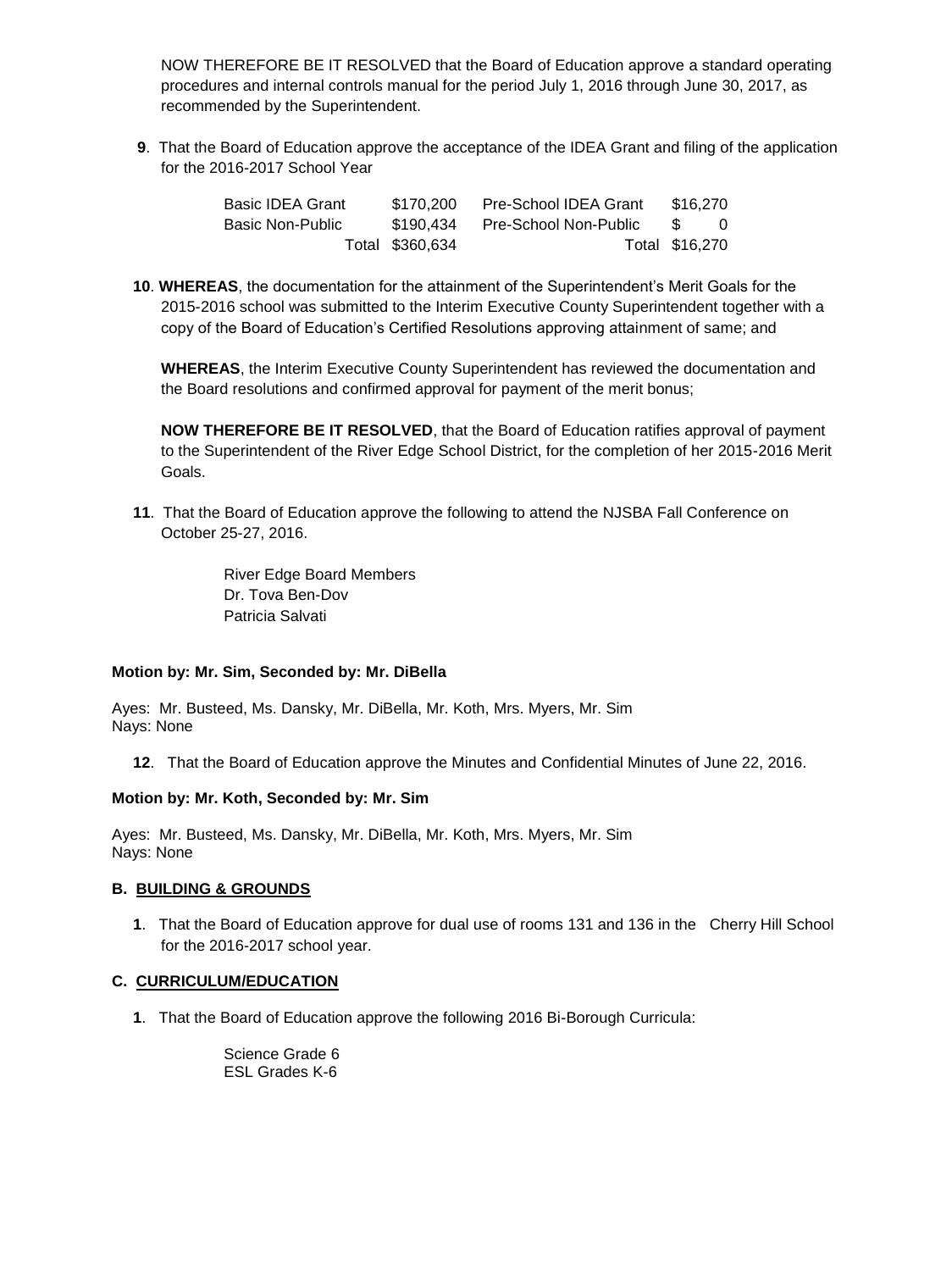# **D. FINANCE/GRANTS/GIFTS**

- **1**. That the Board of Education approve the bills & claims dated June 2016 totaling \$212,202.16 including checks #38663 through #38743. Payrolls date June 15, 2016 and June 30, 2016 totaling \$1,176,944.27 issued therefore, a copy of such warrants list to be attached as part of these minutes. (Addendum)
- **2**. That the Board of Education approve the bills & claims dated July 2016 totaling \$289,657.66 including checks #38744 through #38762. (Addendum)
- **3**. That the Board of Education approve the Budget Transfers for the school year 2015-2016 as of May 31, 2016. (Addendum)
- **4**. That the River Edge Board of Education approve the Secretary's and Treasurer's Reports for the period ending May 31, 2016.

Further, we certify that as of May 31, 2016 after review of the secretary's monthly financial report (appropriations section) and upon consultation with the appropriate district officials, to the best of our knowledge no major account or fund has been over expended in violation of N.J.A.C. 6A:23- 2.11 and that sufficient funds are available to meet the districts financial obligation for the remainder of the fiscal year. (Addendum)

- **5**. That the Board of Education approve the results of the bids for instructional Supplies from Educational Data Service for the 2016-2017 school year. (Addendum)
- **6**. That the Board of Education approve a petty cash fund for the 2016–2017 school year as per the Standard Operating Procedures Manual with cash on hand not to exceed \$300.00 with no single reimbursement over \$125.00.
- **7**. That the Board of Education approve the OMNI Group as the third party Plan Administrator for the District's 403b and 457 retirement plans for the 2016-2017 school year.
- **8**. That the River Edge Board of Education approve the agreement with Phoenix Advisors, LLC to conduct the Continuing Disclosure Survey and to provide disseminating services for the 2016- 2017 school year, at a rate of \$850.00.
- **9**. That the Board of Education approve the Budget Transfers for the school year 2015-2016 as of June 30, 2016. (Addendum)
- **10**. That the River Edge Board of Education approve the Secretary's and Treasurer's Reports for the period ending June 30, 2016.

Further, we certify that as of June 30, 2016 after review of the secretary's monthly financial report (appropriations section) and upon consultation with the appropriate district officials, to the best of our knowledge no major account or fund has been over expended in violation of N.J.A.C. 6A:23- 2.11 and that sufficient funds are available to meet the districts financial obligation for the remainder of the fiscal year. (Addendum)

# **E. PERSONNEL**

**1**. That the Board of Education, with the recommendation of the Superintendent, approve the following Certificated Personnel for the 2016-2017 School Year.

| Allyson Israel   | Teacher, MA, Step 11                   |
|------------------|----------------------------------------|
| Kristen Corcoran | Teacher, MA, Step 2                    |
| Laura Lombardi   | Teacher, BA, Step 7                    |
| Kara Cuadra      | Instrumental Music Teacher, BA, Step 2 |
| Sabrina Johnston | School Nurse, MA, Step 7               |
|                  |                                        |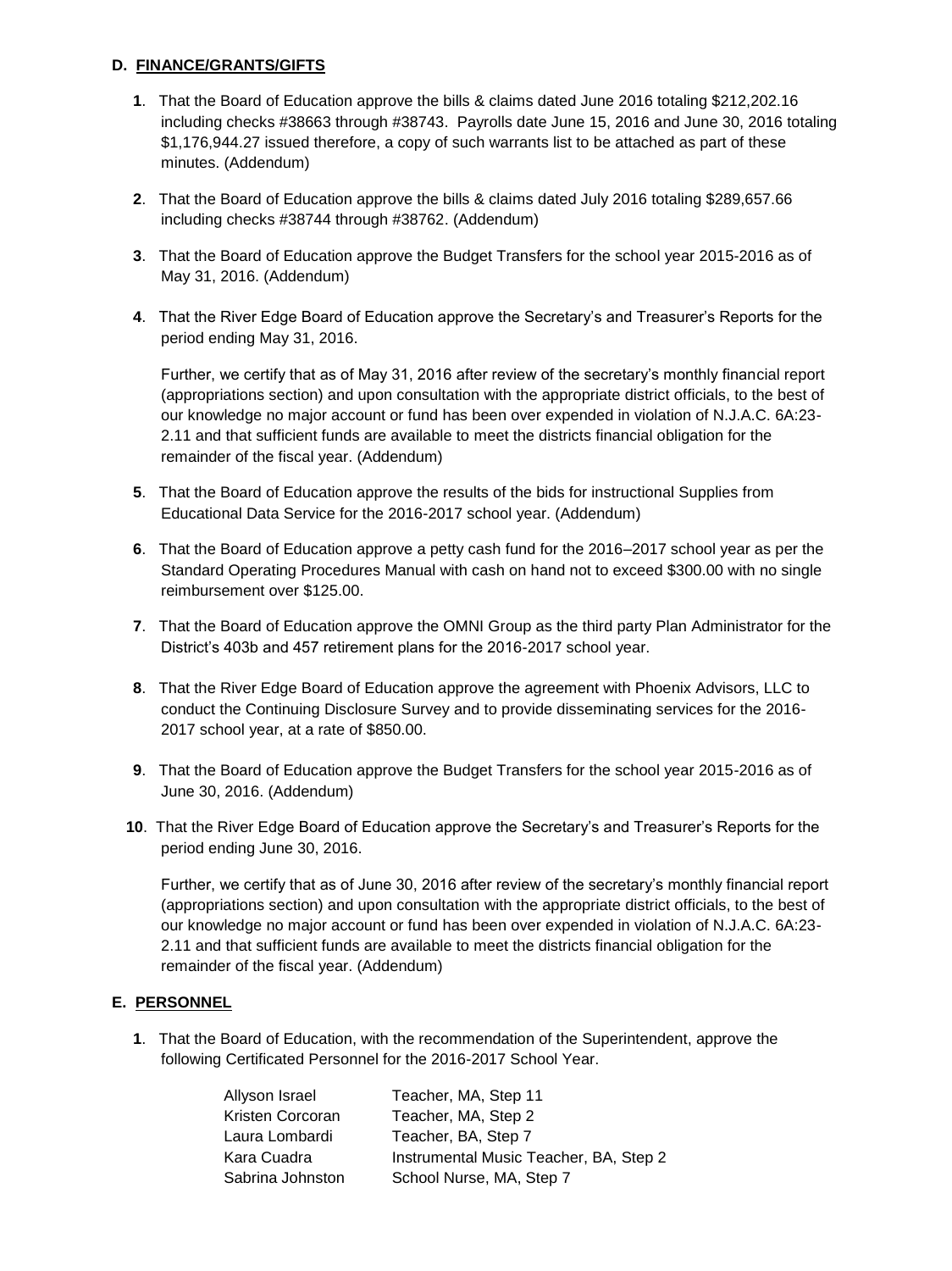| Gianna Kozlowicz | Leave Replacement Teacher, BA+15, Step 1,          |
|------------------|----------------------------------------------------|
|                  | $9/19/16 - 12/23/16$                               |
| Mariana Marinich | P/T Leave Replacement ESL Teacher, 9/1/16-1/20/17  |
| Brian Urban      | Music Teacher, MA, Step 9                          |
| Kacie Schrettner | P/T Leave Replacement Resource Teacher, BA, Step 1 |

- **2**. That the Board of Education approve Melvin Batista, ABA Aide for the 2016-2017 School Year, Step D.
- **3.** That the Board of Education accept, with regret, the resignation of Elizabeth Unanue, 6<sup>th</sup> Grade Teacher, effective June 29, 2016.
- **4**. That the Board of Education accept, with regret, the resignation of Kelly Zacher, Music Teacher, effective June 30, 2016.
- **5**. That the Board of Education accept, with regret, the resignation of Courtney Scheideler, ABA Aide, effective July 11, 2016.
- **6**. That the Board of Education approve the following individual for movement on the step guide effective September 1, 2016 based on educational credentials.

Nicole Colon from BA to BA+15

**7**. That the Board of Education, with the recommendation of the Superintendent, approve the following as Full Time ABA Aides for the 2016-2017 school year.

> Bastable, Mary Belits, Helen Benitez, Francisco Blackwell, Alexandria Capozzi, Rhonda Casaburro, Amy Cetro, Justin Connors, Debbie DeLucia, Amanda Douglas, Alrick Drill, Aleida Espinosa, Greg Falla, Deborah Ferrigno, Nicolette Gonzalez, Jane Lawler, Kathleen Lekkas, Alexia

Lloyd, Sheryl Manning, Wendy Maurice, Diana Nyhan, Catherine Ofshinsky, Carol Ofshinsky, Sandra Rivera, Joanne Runfeldt, Tyne Schmidt, Alexandra Seifert, Paige Spinetti, Lisa Suarez, Ashley Tricarico, Theresa Wallace, Deanna Watson, Christine Yphantides, Laura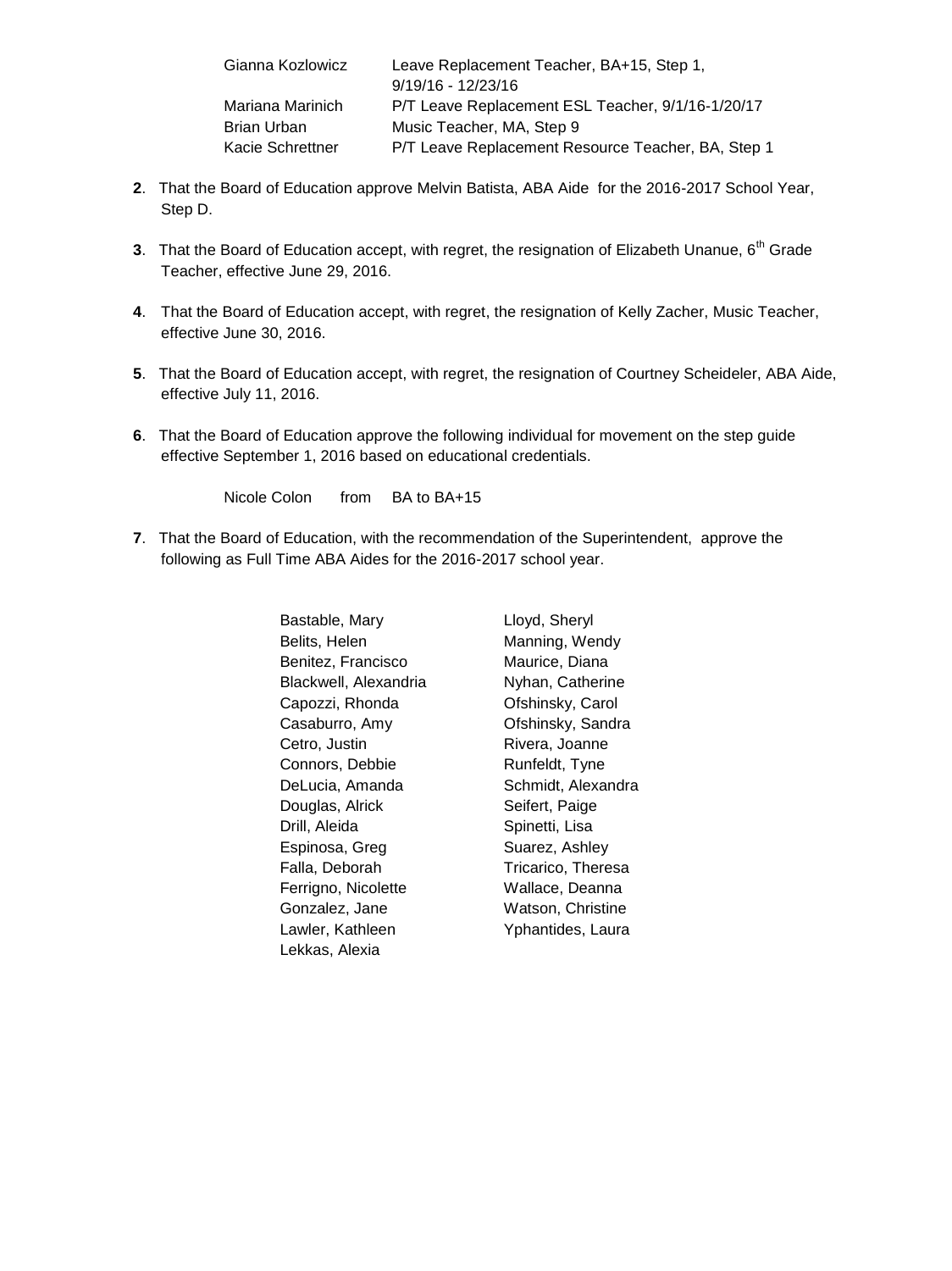- **8**. That the Board of Education, with the recommendation of the Superintendent, approve the following as Part Time Aides for the 2016-2017 school year.
	- Arjarasumpun,Thippawon Chamberlain, Gina Chamberlain, Kim Copolla, Donna (Bus) Deckler, Tara Francin, Sharon Frontauria,Jacqueline Iannantuano, Dawn Lobley, Pam Lucas, Eileen
- McGinley, Wendy McKinless, Kathleen Meyer, Donna Murtha, Kathleen Noel, Eleanor Novegrod, Jennifer Rodriguez, Patricia Shuler, Elizabeth Van Buren, Michelle
- **9**. That the Board of Education, with the recommendation of the Superintendent approve the reemployment of the following lunch aides, for Cherry Hill School and Roosevelt School, two (2) hours per day, five (5) days per week.

Cherry Hill School Roosevelt School Dawn Innantuano Michele Campos Jennifer Novegrod Janet Pacifico Elaine Pepi **Leeza Schoen** Tracey Stone

**10**. That the Board of Education, with the recommendation of the Superintendent, approve the following as substitute employees for the 2016-2017 school year.

**Substitute Teachers** 

| Roy, Deepti       |
|-------------------|
|                   |
| Rush, Mary Anne   |
| Sapone, Francine  |
| Short, Rosemarie  |
| Sulner, Sharon    |
| Sweet, Courtney   |
| Thomas, Ann Marie |
| Tietjen, Eloise   |
| Wiseman, Helen    |
|                   |
|                   |

Lisa Derbalian Yvonne Bell Mary Pennotti Joanne Jennings

# **Substitute Nurses Substitute Clerical Aides**

Pamela McConville Maureen Finnegan Audrey Traynor Theresa Scannapecco-Sims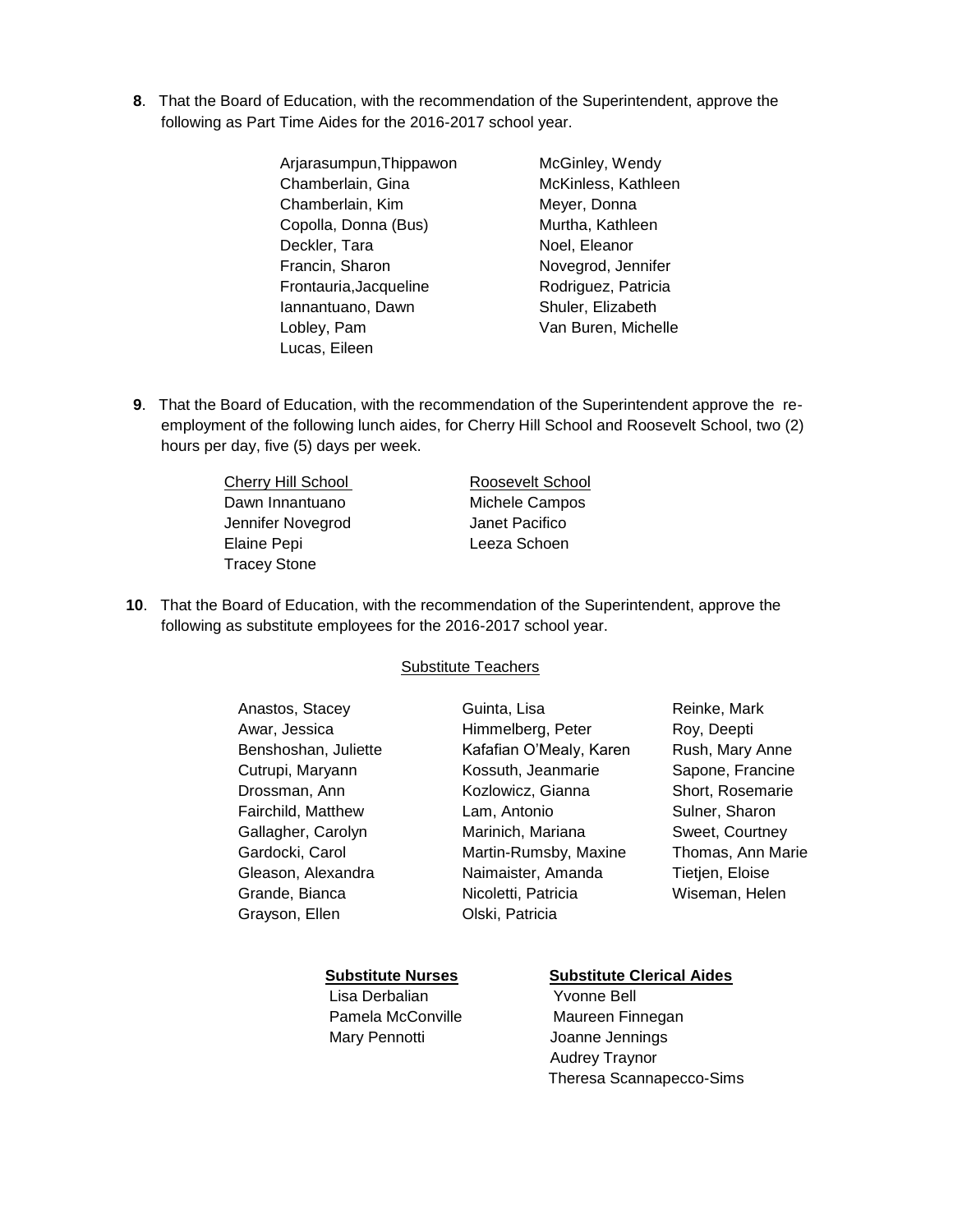- **11**. That the Board of Education approve the following individuals for Morning Supervision Duty as per Article XIII Section 13.3 of the River Edge Education Association Contract Agreement.
	- Kelly McCabe Greg Kupchak Leah Taylor Ryan Schmid Andrea Siclari Kristen Corcoran
- **12**. That the Board of Education approve the following Grade Level Chairs for the 2016-2017 School Year, as per contract:

| Colleen Poole             | Deborah Auriemma  |
|---------------------------|-------------------|
| Danielle Rigg             | Reem Halabi       |
| <b>Whitney Castellvi</b>  | Noy Sapir         |
| Nicole Campbell           | Jamie Krupka      |
| <b>Wendy Otis</b>         | AnneMarie Spiegel |
| Donna Lindsay             | Joanne Haggerty   |
| <b>Heather Rothschild</b> | Lisa Patrocinio   |

**13**. That the Board of Education approve the following teachers for Cycle I of the Post Dismissal Instructional Academy for the 2016-2017 School Year, as per contract:

| <b>Roosevelt</b>          | <b>Cherry Hill</b>  |
|---------------------------|---------------------|
| Abby Burns-Paterson       | Deborah Auriemma    |
| Caroline Church           | Susan Boucher       |
| Lauren Della Torre        | <b>Gail Funtsch</b> |
| Nichol DelRosso           | Reem Halabi         |
| Colleen Poole             | Emma Halik          |
| <b>Heather Rothschild</b> | Katherine O'Reilly  |
| Leah Taylor               |                     |

- **14**. That the Board of Education, with the recommendation of the Superintendent, approve, Kelly Wendrychowicz, Teacher in Charge, for Cherry Hill School for the 2016-2017 school year.
- **15**. That the Board of Education, with the recommendation of the Superintendent, approve Abby Burns-Paterson, Teacher in Charge, for Roosevelt School for the 2016-2017 school year.
- **16**. That the Board of Education approve Julie Fallon and Ashley Cannata for Safety Patrol Advisors for the 2016-2017 School Year.
- **17**. That the Board of Education approve Kate Langan (50% Stipend) Kelly McCabe (50% Stipend) and Katherine O'Reilly for Student Council Advisors for the 2016-2017 School Year.
- **18**. That the Board of Education, with the recommendation of the Superintendent, approve Maria Jimenez, Bus Driver, for the 2016-2017 school year.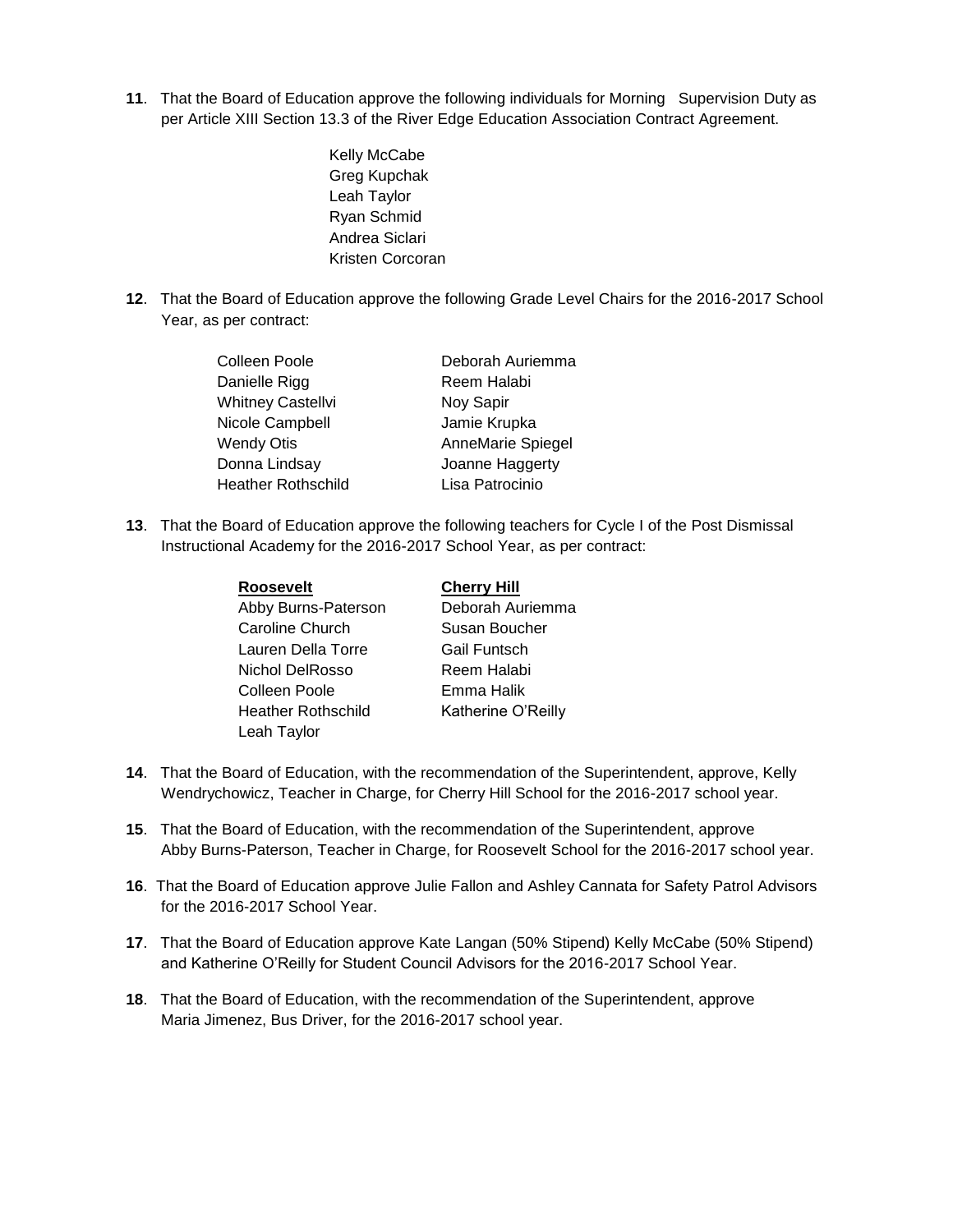- **19**. That the Board of Education, with the recommendation of the Superintendent, approve Ashley Cannata for the Building Bridges Extended School Program, ABA Instruction, \$35.00 per hour during the month of August.
- **20**. That the Board of Education authorize the Business Administrator/Board Secretary to extend Ian Wiese, Kevin Monahan, and Bryan Moroney as summer custodial helpers, from August 8, 2016 to August 12, 2016.
- **21**. That the Board of Education approve the Sidebar Agreement with the REEA on behalf of Monica Schnee.
- **22**. That the Board of Education, with the recommendation of the Superintendent approve all salaries for Post Dismissal Instructional Academy at Cherry Hill School will be funded by the Title I Grant for the 2016-2017 school year.

# **F. RIVER EDGE SPECIAL EDUCATION**

 **1**. That the River Edge Board of Education approve the following out of district students into the Building Bridges Program for the 2016-2017 school year.

| <b>School District</b>  | No. of Classified Students |
|-------------------------|----------------------------|
|                         |                            |
| Tenafly                 | 3                          |
| Rochelle Park           |                            |
| Oradell                 | 1                          |
| Hillsdale               |                            |
| Maywood                 | 1                          |
| Hackensack              |                            |
| Caldwell                | 1                          |
| <b>Englewood Cliffs</b> |                            |
| New Milford             |                            |

**2**. That the River Edge Board of Education approve the Community Based Instruction Schedule for the 2016-2017 school year. Dates subject to change. (Addendum)

# **G. REGION V ADMINISTRATION & TRANSPORTATION**

- **1**. That the Board of Education approve the bills & claims dated July 2016 totaling \$857,617.24 including checks #66551 through #66729.
- **2**. That the Board of Education approve Region V Budget for the 2016-2017 school year.
- **3**. That the Board of Education approve the R&V Transportation as a new Transportation Contractor.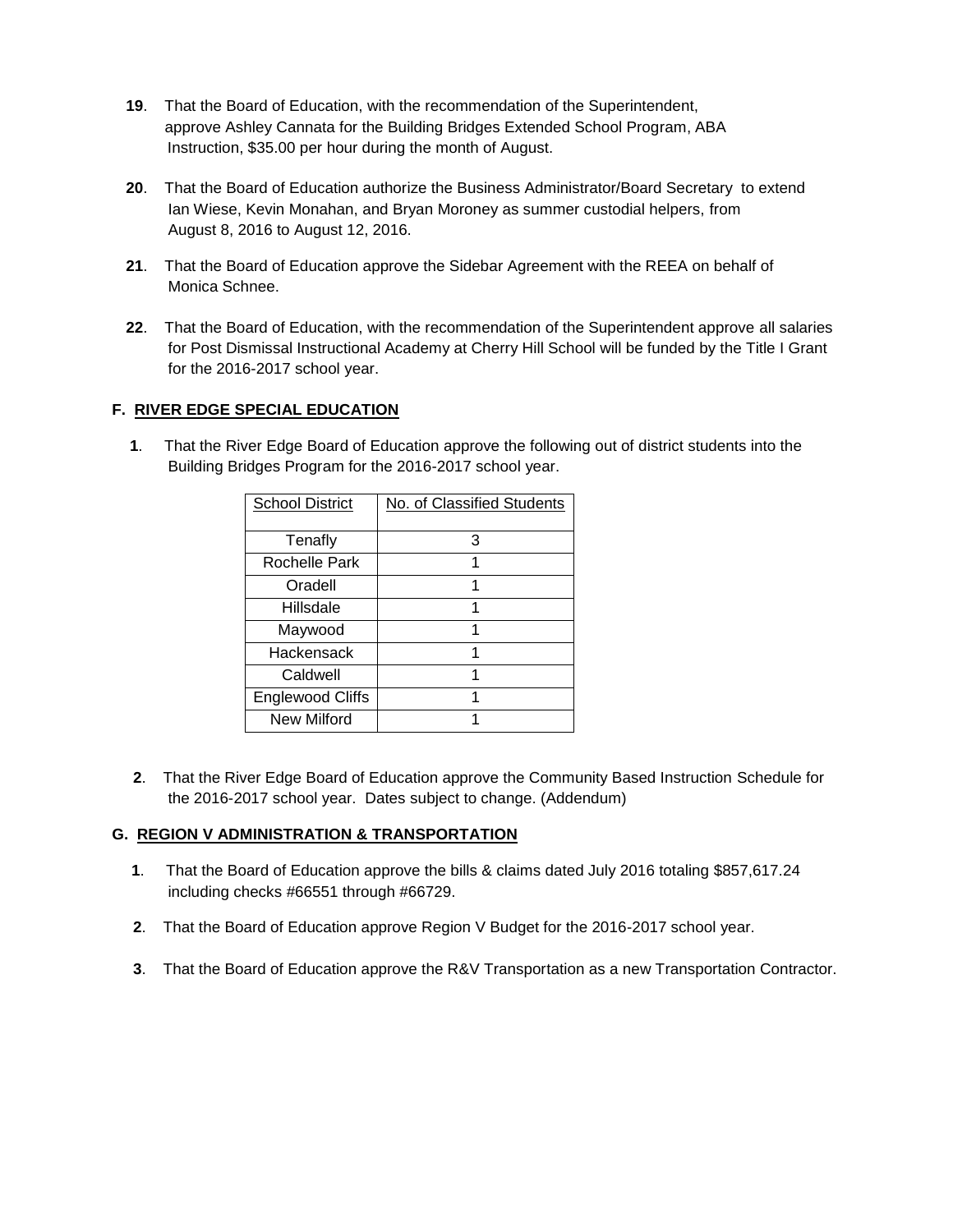**4**. That the Board of Education approve the following Bid results from the June 15, 2016 Bid.

| Route # | <b>Transporter</b>               | <b>Per Diem Cost</b> |
|---------|----------------------------------|----------------------|
| 2304    | Town & Country Bus Co.           | \$132.90             |
| 2305    | Ace Transportation               | \$141.00             |
| 2308    | Destiny 23                       | \$192.00             |
| 2310    | <b>Valley Transportation LLC</b> | \$170.00             |
| 2311    | <b>Valley Transportation LLC</b> | \$116.75             |
| 2315    | Pro Trans                        | \$195.00             |
| 2317    | John Leckie, Inc.                | \$247.98             |
| 2318    | Pro Trans                        | \$125.00             |
| 2319    | R&V Transportation               | \$197.00             |
| 2320    | Ombali LLC                       | \$165.00             |
| 2321    | Pro Trans                        | \$175.00             |
| 2322    | <b>Valley Transportation</b>     | \$151.25             |
| 2323    | Pro Trans                        | \$185.00             |
| 2325    | Pro Trans                        | \$235.00             |
| 2326    | Ombali LLC                       | \$165.00             |
| 2327    | Pro Trans                        | \$125.00             |
| 2328    | Pro Trans                        | \$225.00             |
| 2330    | Destiny 23                       | \$149.00             |
| 2331    | <b>Valley Transportation LLC</b> | \$112.00             |
| 2332    | <b>Valley Transportation LLC</b> | \$236.00             |
| 2333    | John Leckie, Inc.                | \$189.00             |

- **5**. Be it resolved that the Region V Council for Special Education will operate a Workforce Investment Board (WIB) Grant-funded Summer Readiness Program (Project SCOPE) for its member districts and be it further resolved that the River Edge Board of Education, upon recommendation of the Superintendent, approve the grant allocation from the Bergen County Technical Schools and the Bergen County Workforce Investment Board for the Region V WIA In-School Youth program (Project SCOPE). The grant funding will serve approximately 150 youth and run from July  $1^{st}$ , 2016-June  $30^{th}$ , 2017. The total funding amount will be \$119,028.00.
- **6**. Be it resolved that the Region V Council for Special Education will operate a Workforce Investment Board (WIB) Grant-Funded Summer Work Readiness program (Project SCOPE) for its Member Districts and be it further resolved that the River Edge Board of Education, upon recommendation of the Superintendent, approves the following Staff members for the 2016-2017 SCOPE program:

Jenny Miller **Job Coach** 

**7**. Be it resolved that the Region V Council for Special Education will provide shared services for its member districts and be it further resolved that the River Edge Board of Education**,** upon recommendation of the Superintendent, approve the following Region V Shared Services Consultants, Psychologists, Learning Disabilities Teacher Consultants, Social Workers, Speech Language Specialists, Occupational and Physical Therapists, Translators to provide evaluations, direct services and consultation, to non-public and public schools for member districts upon request for the 2016-2017 school year.

| Lisa Borges-Stellato        | Social Worker                                |
|-----------------------------|----------------------------------------------|
| Arlene Goldis               | Learning Disabilities Teacher Consultant     |
| Mary Menditto               | Social Worker                                |
| <b>SRP Optimal Learning</b> | LLC Learning Disabilities Teacher Consultant |